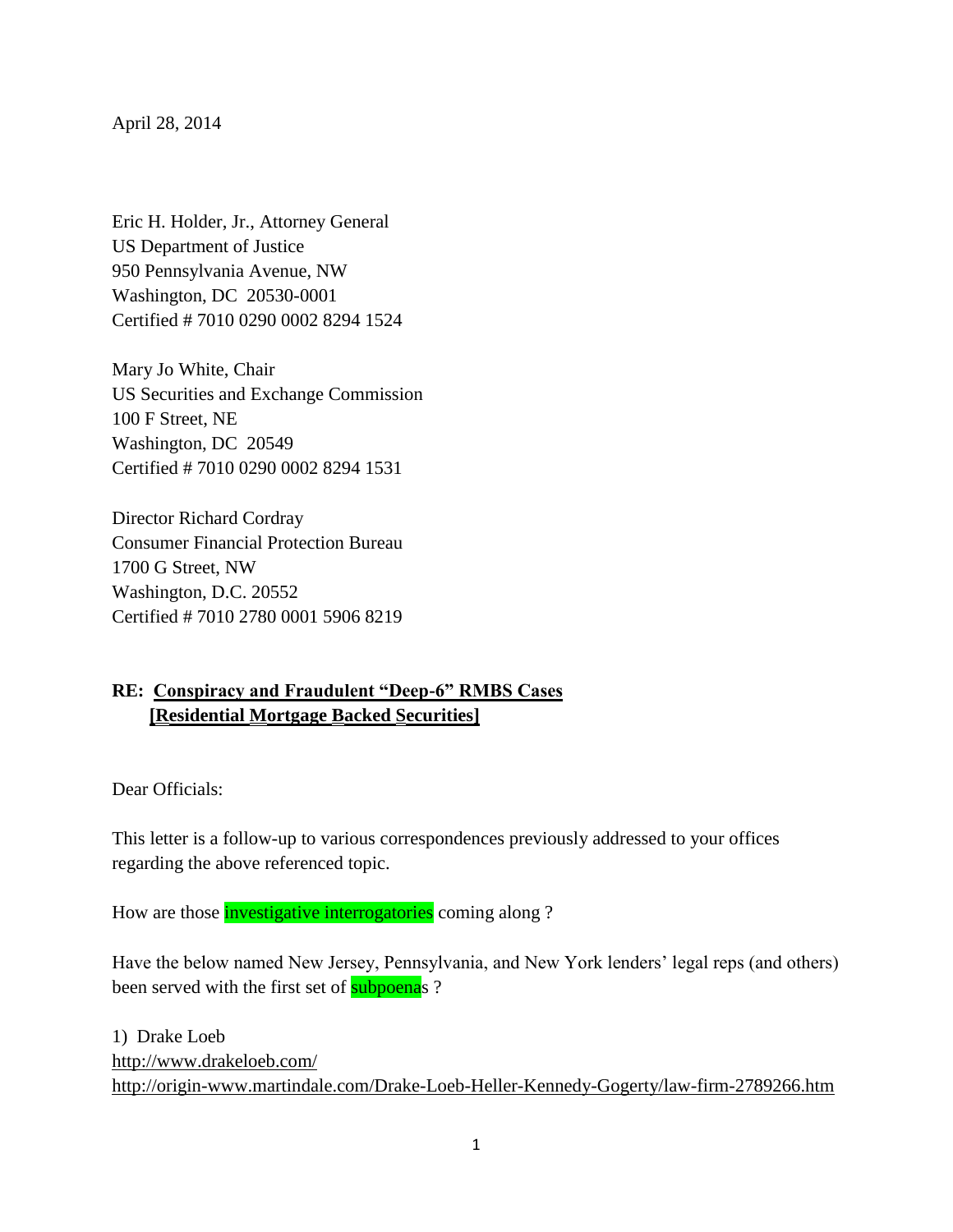2) Fein Such

<http://www.feinsuch.com/practice-areas/collections/we-collect-in-new-jersey/> [http://www.martindale.com/Fein-Such-Kahn-Shepard-PC/law-firm-906757-peer-review](http://www.martindale.com/Fein-Such-Kahn-Shepard-PC/law-firm-906757-peer-review-ratings.htm)[ratings.htm](http://www.martindale.com/Fein-Such-Kahn-Shepard-PC/law-firm-906757-peer-review-ratings.htm)

3) Frenkel Lambert <https://www.flwlaw.com/> <http://www.martindale.com/Frenkel-Lambert-Weiss-Weisman/392465-law-firm-office.htm>

4) Kivitz McKeever <http://www.martindale.com/Jay-E-Kivitz/25274919-lawyer.htm> [http://www.lawyers.com/philadelphia/pennsylvania/goldbeck-mccafferty-and-mckeever-a](http://www.lawyers.com/philadelphia/pennsylvania/goldbeck-mccafferty-and-mckeever-a-professional-corporation-1549425-f/)[professional-corporation-1549425-f/](http://www.lawyers.com/philadelphia/pennsylvania/goldbeck-mccafferty-and-mckeever-a-professional-corporation-1549425-f/) No company web site [?]

5) McCabe Weisberg <http://www.mwc-law.com/index.html> <http://www.martindale.com/McCabe-Weisberg-Conway-PC/1549488-law-firm-office.htm>

6) Milstead & Associates <http://www.milsteadlaw.com/> <http://www.martindale.com/Milstead-Associates-LLC/2161640-law-firm-office.htm>

7) Parker McCay <http://www.parkermccay.com/> <http://www.martindale.com/Parker-McCay-PA/law-firm-891480.htm>

8) Phelan Hallinan [Schmieg, Diamond] <http://www.fedphe.com/> <http://www.martindale.com/Phelan-Hallinan-Schmieg-LLP/law-firm-927631.htm>

9) Pluese Becker <http://www.manta.com/c/mmdphlr/pluese-becker-saltzman-llc> No company web site or Martindale listing [?]

10) Powers Kirn <http://www.powerskirn.com/> <http://www.martindale.com/Powers-Kirn-LLC/law-firm-904852.htm>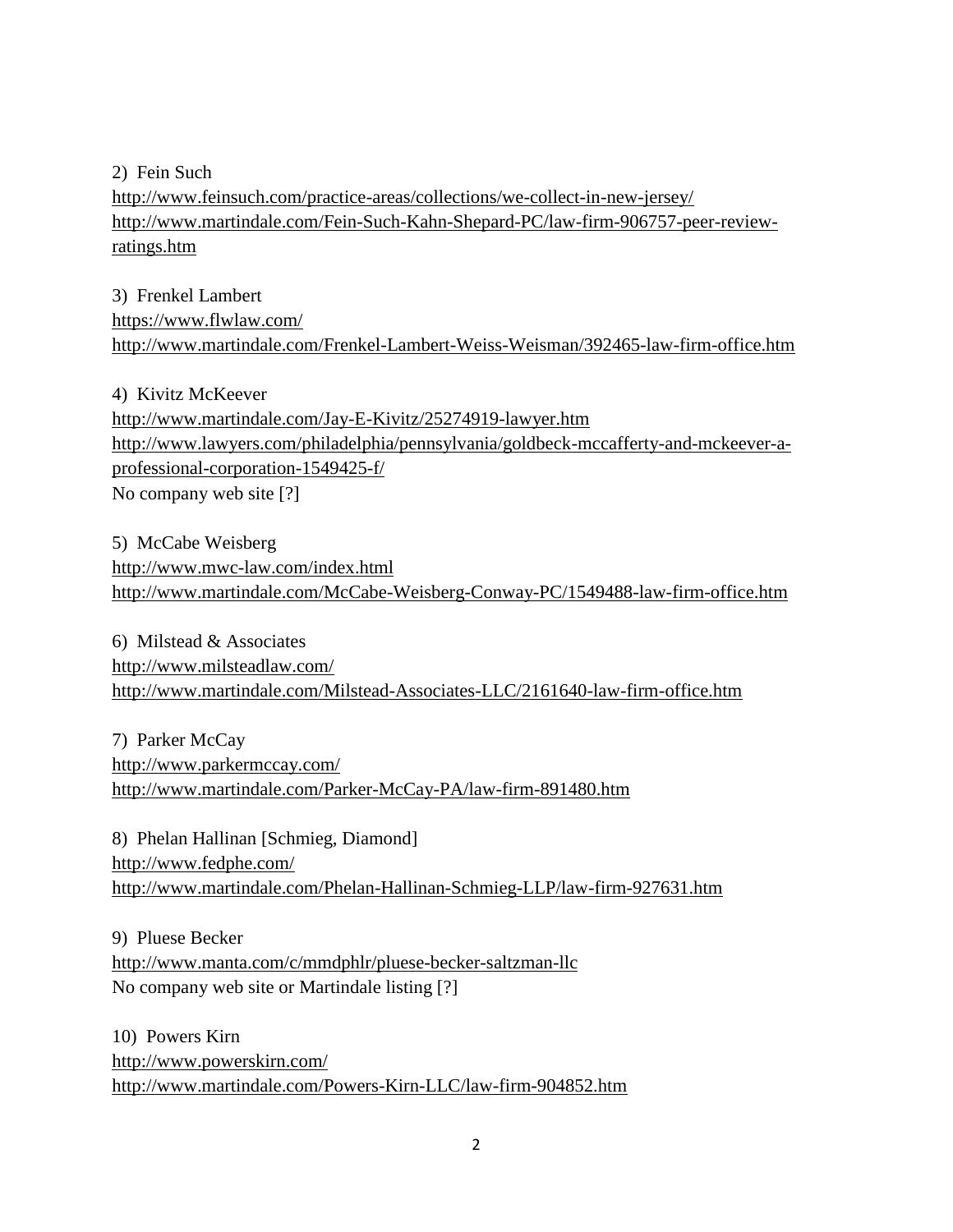11) Stern & Eisenberg [http://sterneisenberg.com/lawyer\\_bio/richard-stern/](http://sterneisenberg.com/lawyer_bio/richard-stern/) <http://www.martindale.com/Stern-Eisenberg-PC/1524327-law-firm-office.htm>

12) Zucker Goldberg <http://www.zuckergoldberg.com/> <http://www.martindale.com/Bauch-Zucker-Hatfield-LLC/25293820-law-firm-office.htm> [???]

Please feel free to utilize the "Deep-6" charts to guide your explorations; they are posted on [www.HurtingHomeOwners.com](http://www.hurtinghomeowners.com/)

I am starting to understand how Harry M. Markopolos might have felt during those ten years he was treated like Chicken Little !

*The Man Who Figured Out Madoff's Scheme* (CBS Special) <http://www.cbsnews.com/news/the-man-who-figured-out-madoffs-scheme-27-02-2009/>

It is bad enough that the large lenders escaped justice with just a slap on the wrists, and with no prison sentences. They boldly pass on their paltry fines to the general public because the settlement payments are treated as legitimate tax deductions !!!

*Paying the Price, but Often Deducting It* By Gretchen Morgenson (New York Times) [http://www.nytimes.com/2013/01/13/business/paying-the-price-in-settlements-but-often](http://www.nytimes.com/2013/01/13/business/paying-the-price-in-settlements-but-often-deducting-it.html?_r=0)deducting-it.html?  $r=0$ 

*Record Settlement Payments, Record Tax Deductions ?* By Robert W. Wood, Wood LLP (Law 360) <http://www.law360.com/articles/494159/record-settlement-payments-record-tax-deductions>

*Senators Want To Close Tax Loophole After JPMorgan Case, But Bank Will Still Probably Save Billions* By Ben Hallman (HuffPost Business) [http://www.huffingtonpost.com/2013/11/06/tax-loophole-jpmorgan\\_n\\_4228789.html](http://www.huffingtonpost.com/2013/11/06/tax-loophole-jpmorgan_n_4228789.html)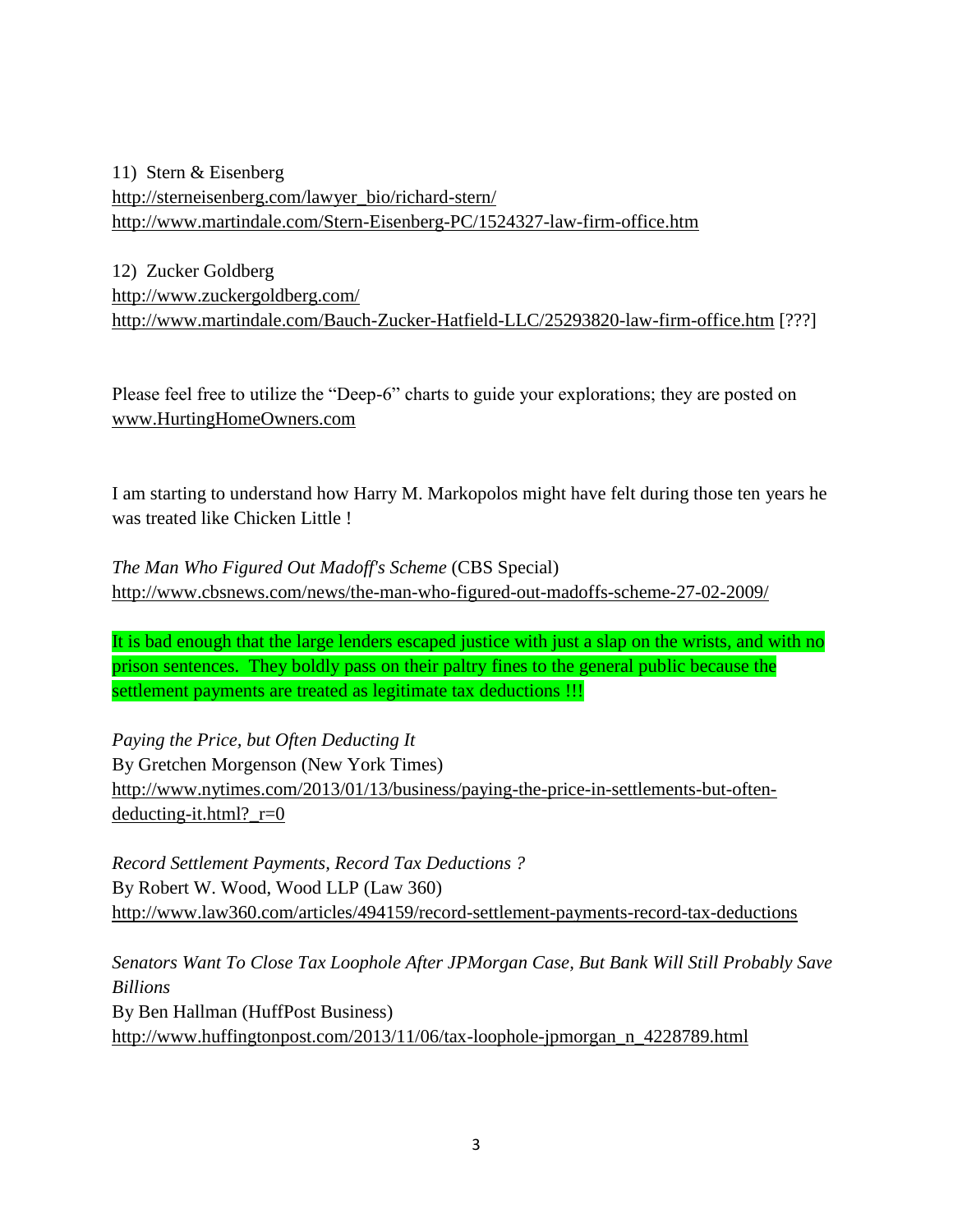But, but, but the homeowner recipients of those disgraceful meager Chump-Change settlement checks might be forced to report them to the IRS as miscellaneous income. And to add insult to injury, you need a CPA/LLM to decipher the IRS regulations governing the reporting requirements !

*Are 2013 Payouts from Foreclosure Settlements Taxable? IRS Addresses Murky Issue* [http://ecreditdaily.com/2014/01/2013-payouts-foreclosure-settlements-taxable-irs-addresses](http://ecreditdaily.com/2014/01/2013-payouts-foreclosure-settlements-taxable-irs-addresses-murky-issue/)[murky-issue/](http://ecreditdaily.com/2014/01/2013-payouts-foreclosure-settlements-taxable-irs-addresses-murky-issue/)

*IRS Issues Tax Ruling on Settlement Payments to Borrowers* <http://www.nationalmortgagesettlement.com/> <http://www.irs.gov/pub/irs-drop/rr-14-02.pdf>

There is no shame. Now those same lenders have the audacity and nerve to hover overhead like vultures, eager to pick the carcasses of homeowners clean. They are pulling that off by hoodwinking Courts while filing cases under disguised "Deep-6ed" titles. That's especially the tactics of The Evil Duo – Wells Fargo Bank and US Bank. But, more about their exploits later.

In New Jersey and Pennsylvania all "Deep-6" roads seem to lead to Zucker Goldberg & Ackerman, LLC. Zucker Goldberg was/is the primary legal rep for Wells Fargo and other big name lenders for years and years. Wells Fargo entrusted Zucker Goldberg to do its dirty deeds re RMBS and other matters. Zucker Goldberg has/is responded/ing with gusto. Once the volume of The Great Recession came roaring in, Wells Fargo and other lenders spread their legal rep business far and near. But it was/is hard to find a suitable replacement for Zucker Goldberg, or even nimble competitors. One of Zucker Goldberg's main advantages was/is following orders without asking a lot of nosey questions.

Ta-Da, Ta-Da, Ta-Da !

Phelan Hallinan seems to be Wells Fargo's Number 2 Go-To law firm in New Jersey and Pennsylvania. And even Phelan Hallinan is finding it hard to maintain the pace with "experts" Zucker Goldberg. Some distinction.

Zucker Goldberg was/is the New Jersey Sanitizer law firm. Wells Fargo's "Deep-6" mortgage cases flow through it before being dispatched by Wells Fargo to eagerly awaiting Defroster law firms. Some names of the WannaBe Defroster law firms are included on the above list and on the charts posted with The Open Report – Hall of Shame, on –

[www.HurtingHomeOwners.com](http://www.hurtinghomeowners.com/)